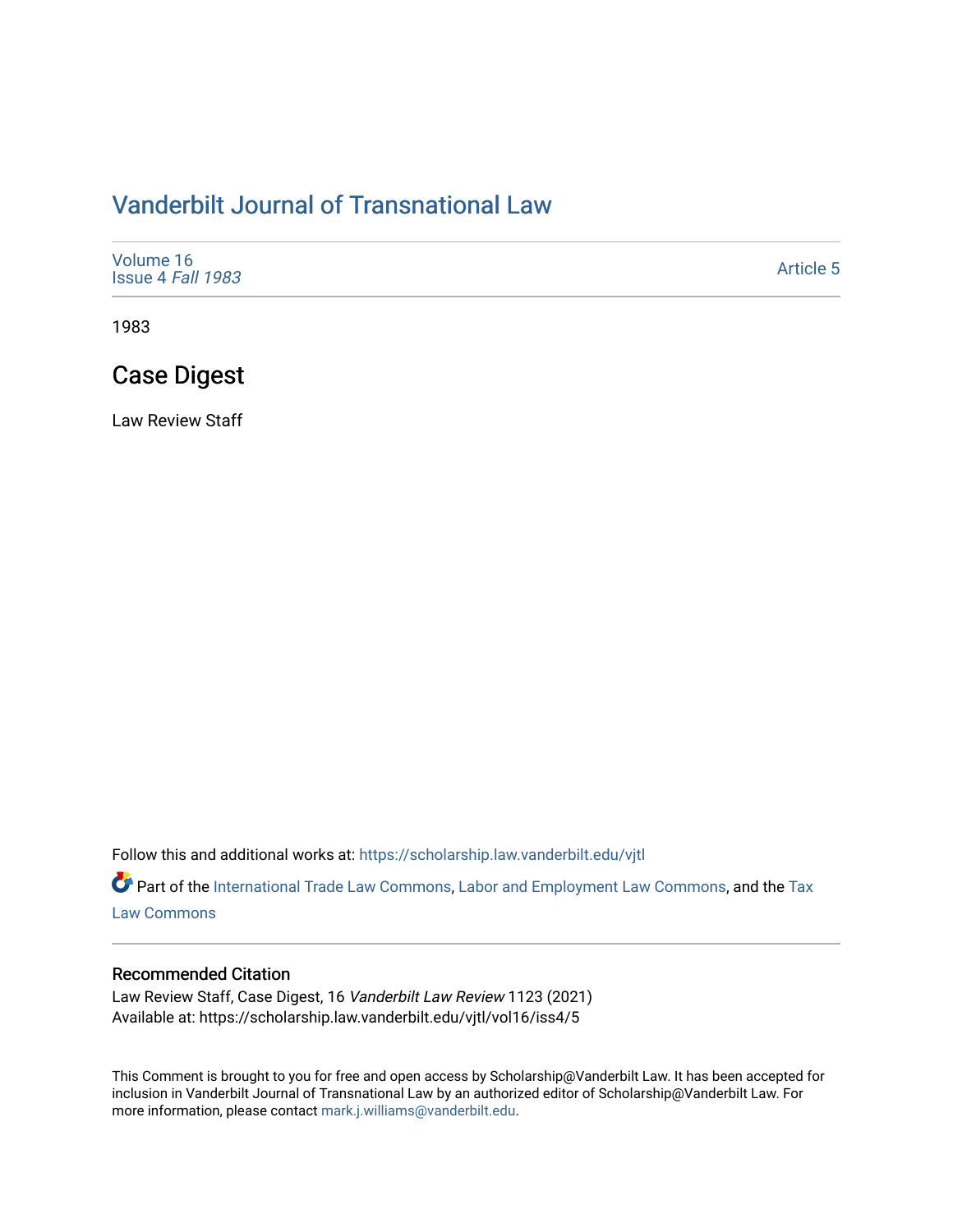# **CASE DIGEST**

This *Case Digest* provides brief analyses of cases that represent current aspects of transnational law. The Digest includes cases that apply established legal principles to new and different factual situations. The cases are grouped in topical categories, and references are given for further research.

#### **TABLE OF CONTENTS**

| IV. INTERNATIONAL TAXATION  1128   |  |
|------------------------------------|--|
| V. JURISDICTION AND PROCEDURE 1129 |  |
|                                    |  |

## **I. ADMIRALTY**

**FORCED ENTRY OF THE SINGLE CABIN OF A 27-FOOT SAILING SLOOP TO CONDUCT A DOCUMENT AND SAFETY INSPECTION** Is **NOT AN UN-REASONABLE** SEARCH-United *States v. Thompson,* **710 F.2d 1500** (11th Cir. **1983).**

After noticing that the defendants' boat was riding low in the water, the Coast Guard boarded the boat to conduct a routine document and safety inspection. The master of the ship refused to produce the vessel's registration papers and to unlock the cabin door. The officer in charge arrested the defendants, broke the lock on the door, conducted his inspection, and found bales of marijuana. The district court granted the defendants' motion to suppress the evidence because it found that the document and safety inspection was a mere pretext to conduct a search for contraband and was initiated without a reasonable suspicion of wrongdoing. The court of appeals reversed the district court decision, holding that the Coast Guard may, without any suspicion of wrongdoing, search those areas of a vessel that must be inspected to accomplish an ordinarily competent document and safety in-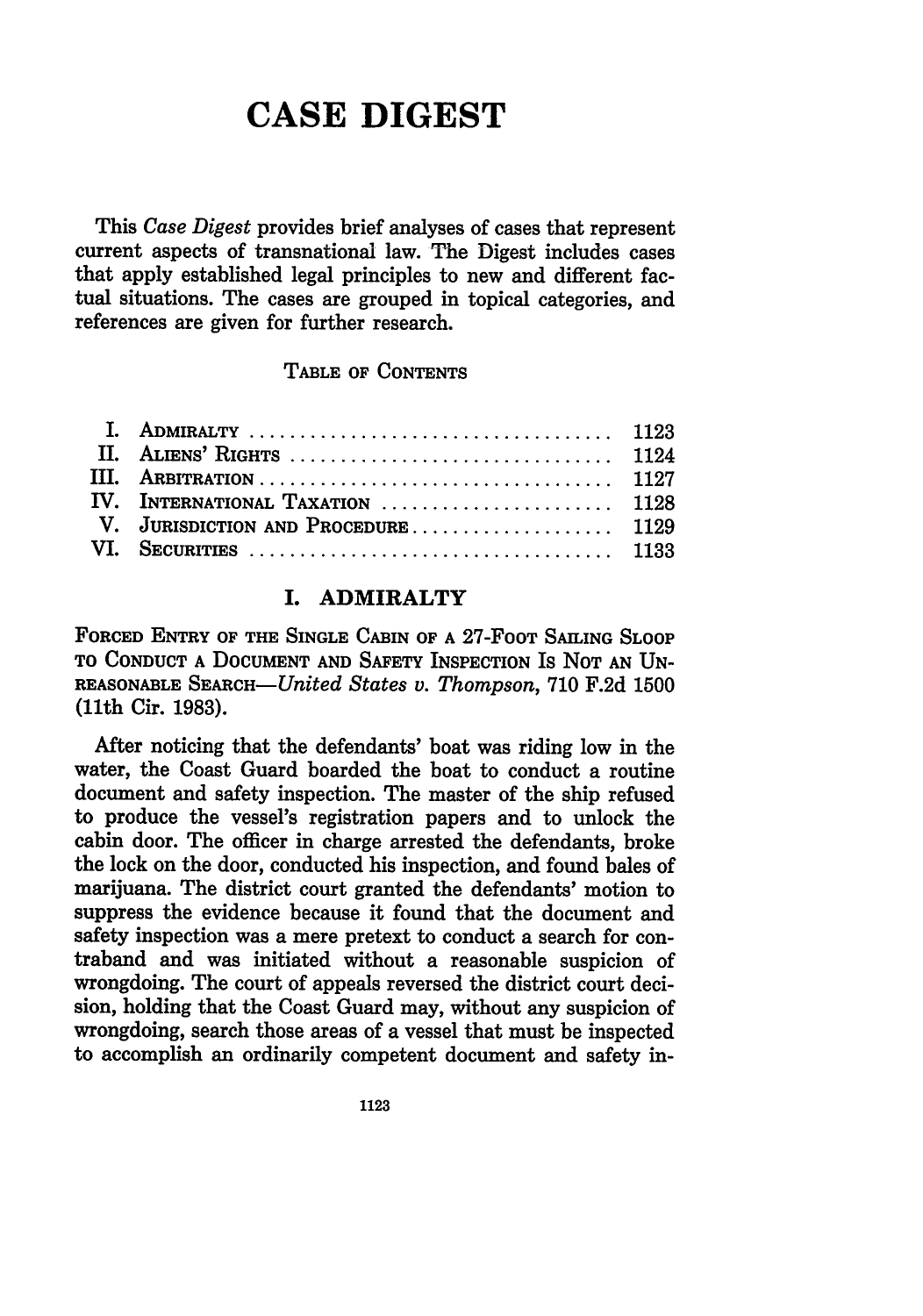spection. The subjective intent of the officer conducting the search is irrelevant. Applying this principle to the instant case, the court found that the Coast Guard had to search the cabin of defendants' vessel to complete a routine document and safety inspection. The Coast Guard's conduct of this type of search is constitutional. *Significance-This* decision clarified the standards governing Coast Guard vessel searches set forth in *United States v. Williams,* 617 F.2d 1063 (5th Cir. 1980), by establishing that document and safety inspections may be conducted without suspicion of wrongdoing and that the Coast Guard may search any area of the ship necessary to conduct a routine document and safety inspection.

#### **II.** ALIENS' **RIGHTS**

**EXCLUDABLE ALIENS HAVE A CONSTITUTIONAL RIGHT TO A HEARING AFTER THE INITIAL PERIOD OF** *DETENTIoN-Fernandez-Roque v. Smith,* 567 F. Supp. 1115 (N.D. Ga. 1983).

Cuban detainees who had arrived in the United States as part of the 1980 "Freedom Flotilla" from Cuba filed a class action petition for habeas corpus relief. Although these Cubans had been classified as excludable from the United States, the United States Government was detaining them indefinitely because immediate exclusion was impracticable. The district court held that although the government was authorized by statute to detain excludable aliens indefinitely without a hearing, this detention was impermissible under the Constitution. The court reasoned that after an initial period of detention, the alien's basic entitlement to liberty comes to the fore, and further detention must be justified on the basis of a procedurally adequate finding that a detainee, if released, is likely to abscond, to pose a risk to national security, or to pose a significant threat to persons or property within the United States. In addition to recognizing this constitutional right to a hearing, the court stated that the following procedural guarantees are necessary for an adequate hearing: (1) the right to written notice of the factual allegations supporting continued detention; (2) the right to compel attendance of witnesses; (3) the right to confront and cross-examine witnesses; (4) the right to a neutral decision maker; **(5)** the right to protection against selfincrimination; (6) the right to counsel paid for by the government; (7) the right to a presumption of innocence; and (8) if the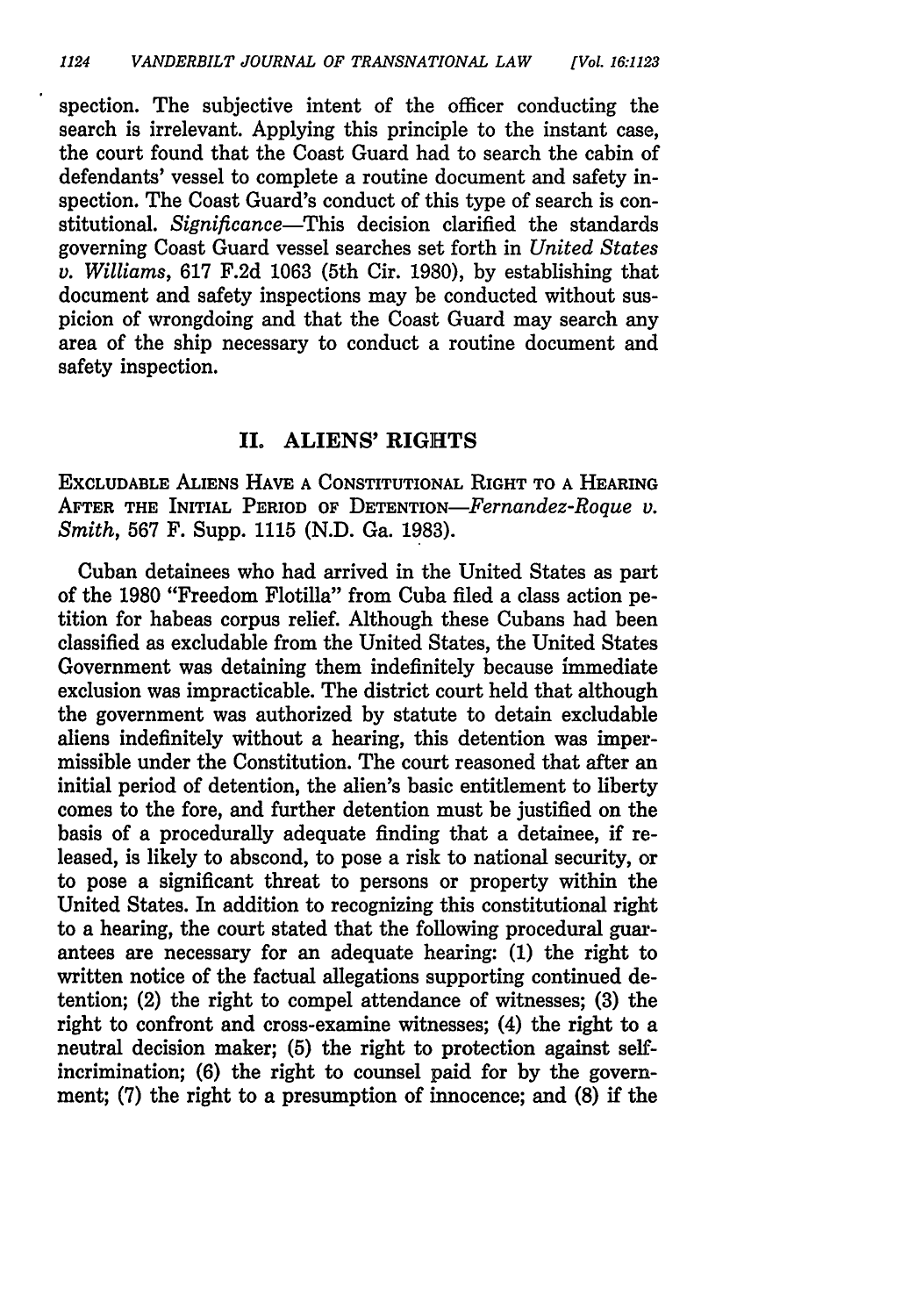*Fall 19831*

hearing is to revoke the parole of an excludable alien and place him in detention, the right to a preliminary hearing near the site of the alleged parole violation. *Significance-This* decision continues the trend toward providing greater procedural and substantive rights to aliens.

EXCLUSIONARY RULE BARs **USE IN** DEPORTATION PROCEEDINGS OF **EVIDENCE OBTAINED** BY INS OFFICERS **IN** VIOLATION OF THE FOURTH *AMENDMENT-Lopez-Mendoza v. Immigration and Naturalization Service,* 705 F.2d 1059 (9th Cir. 1983) (en banc).

Sandoval, a worker in a Pasco, Washington potato processing plant was detained by Immigration and Naturalization Service (INS) officers along with a group of other workers believed to be illegal aliens. These workers were detained because they were observed "putting their heads down, turning their heads to the sides, [and] avoiding eye contact" when the INS officers passed. Rejecting Sandoval's contention that his detention violated his fourth amendment rights, the immigration judge, focusing on Sandoval's oral statement to INS officers that he was a native of Mexico and that he had entered the United States without inspection, entered an order of deportation. The Board of Immigration Appeals dismissed Sandoval's appeal without addressing the legality of his arrest. The Ninth Circuit Court of Appeals, sitting en banc, reversed, holding that Sandoval's detention violated the fourth amendment, that his statements to the INS officials were a product of that unlawful detention, and that the exclusionary rule bars the INS from introducing in deportation proceedings evidence illegally obtained by INS agents. The court held that the INS observation of Sandoval's behavior was "patently insufficient as a matter of law" to provide a reasonable suspicion that Sandoval was an illegal alien and that the statements obtained during Sandoval's detention were the fruit of an illegal search. Because deportation proceedings are civil proceedings, the circuit court utilized the three-part analysis set forth in *United States v. Janis,* 428 U.S. 433 (1976), in which the Supreme Court held that the exclusionary rule did not bar the federal government's use in a civil tax proceeding of evidence seized by state law enforcement officers in violation of the fourth amendment. Noting that the prime purpose of the exclusionary rule is to deter future unlawful police conduct, the court found that (1) because those who illegally obtained the evidence and those who seek to use it in a deportation proceeding are members of the same government entity,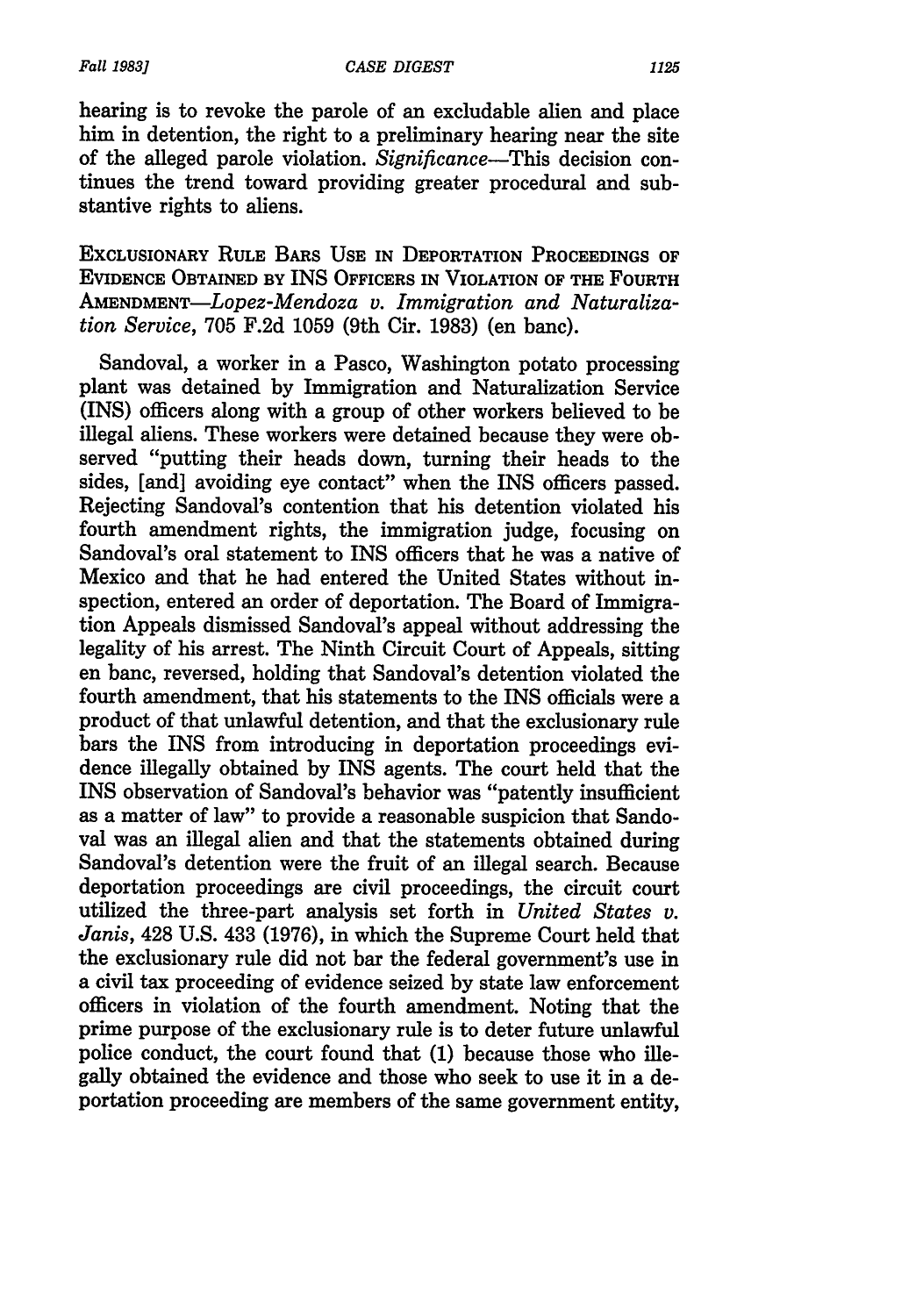the deterrent effect of the exclusionary sanction is maximized; (2) applications of the exclusionary rule outside the deportation context are not likely to deter effectively INS officers from violating the fourth amendment; and (3) the social costs of invoking the rule, a greater number of aliens who will escape deportation by the suppression of illegally obtained evidence, would be relatively low. The dissenting judges argued vigorously that the majority opinion was a radical departure from existing law limiting the application of the exclusionary rule to criminal or "quasi-criminal" proceedings and that the social and administrative costs of applying the rule outweigh its deterrent effect. *Significance-This* decision is the first to consider expressly the question of whether the exclusionary rule applies in deportation proceedings using the approach set forth by the Supreme Court in *United States v. Janis,* 428 U.S. 433 (1976).

LABOR **UNION HAS STANDING** TO MAINTAIN ACTION FOR VIOLATION OF **DUE** PROCESS RIGHTS OF **ALIEN** UNION MEMBERS; GRANT OR DE-**NIAL** OF **EXTENDED VOLUNTARY** DEPARTURE FOR SALVADORAN NA-TIONALS BY IMMIGRATION AND NATURALIZATION SERVICE WAS NOT A NONJUSTICIABLE POLITICAL QUESTION; ALLEGATION THAT STATE DEPARTMENT ROUTINELY RECOMMENDED DENIAL OF ASYLUM CLAIMS FILED BY SALVADORANS STATED A CLAIM-Hotel *& Restaurant Employees Union, Local 25 v. Smith,* **563** F. Supp. 157 **(D.D.C. 1983).**

A labor union brought an action challenging the State Department's practice of routinely recommending denial of asylum claims filed by Salvadoran nationals and the failure of the Attorney General and the Immigration and Naturalization Service to grant these nationals extended voluntary departure. Defendants moved to dismiss the complaint. The District Court held that (1) the union had standing to maintain action, (2) granting or denying extended voluntary departure was not a nonjusticiable political question, and (3) the plaintiff stated a claim upon which relief could be granted. The court's holding that the union had standing to maintain its action was based upon a finding that the plaintiff union had alleged injury to itself and its members' associational ties. The Salvadoran union members, regardless of their immigration status, come within the definition of "employees" in the National Labor Relations Act, and the union is thus prohibited from discriminating against any one group of employees. Because the union had a legal obligation to protect its alien members, the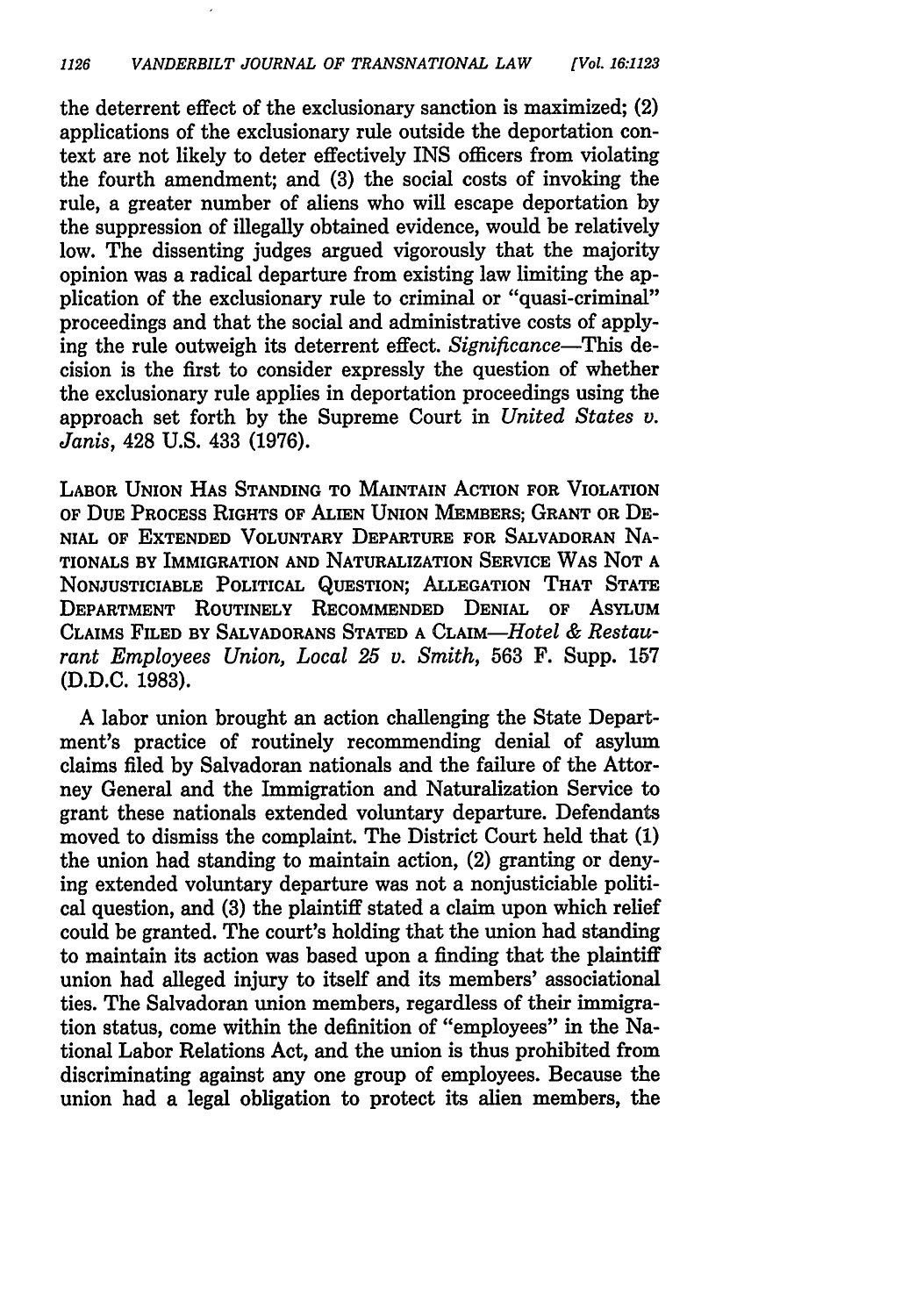court reasoned that the union had standing to bring the instant action. The court found the plaintiff's claim justiciable because none of the criteria of nonjusticiability set forth in *Goldwater v. Carter,* 444 **U.S. 996 (1980)** had been met. The court also cited cases in which federal courts have authorized judicial review of immigration decisions. Finally, the court held that plaintiffs' allegations that the State Department made its recommendations for denial of asylum and extended departure without examining the merits of the individual cases, stated a claim upon which relief could be granted. The court found that this behavior violated the fifth amendment due process rights afforded the aliens **by** the United States Constitution. *Significance-This* decision initiates judicial review of the Reagan administration's policy of denying asylum to all refugees of the political strife in **El** Salvador and suggests that a policy of grounding immigration decisions solely upon national origin is unconstitutional.

#### **III. ARBITRATION**

**ARBITRATION CLAUSE THAT CONFLICTS WITH LOCAL LAW** Is **NOT "NULL AND VOID" UNDER THE CONVENTION ON THE RECOGNITION AND ENFORCEMENT OF FOREIGN ARBITRAL** *AwARDs-Rhone Mediterranee Compagnia v. Lauro,* **712 F.2d 50** (3rd Cir. **1983).**

Plaintiff, Rhone Mediterranee Compagnia Francese di Assicurazioni **E** Riassicurazioni, sought subrogation in admiralty from defendant shipowner, Lauro, for damages to insured allegedly resulting from breach of time charter agreement, unseaworthiness, and crew negligence. The District Court of the Virgin Islands granted defendant's motion for a stay pending arbitration pursuant to an arbitration clause in the time charter agreement. Plaintiff appealed the stay on the grounds that the arbitration clause was "null and void" within the meaning of article II, section **3** of the Convention on the Recognition and Enforcement of Foreign Arbitral Awards. The clause provided that the arbitration should take place in Italy with two arbitrators, one chosen **by** each party, with a provision designating a tie breaker if necessary. Under Italian law such an arbitration agreement is null and void because it calls for an even number of initial arbitrators. The Third Circuit Court of Appeals affirmed the district court's order, holding that, although the arbitration clause was contrary to Italian law, it was not "null and void" under the terms of the Convention. Because the goal of the Convention is to promote the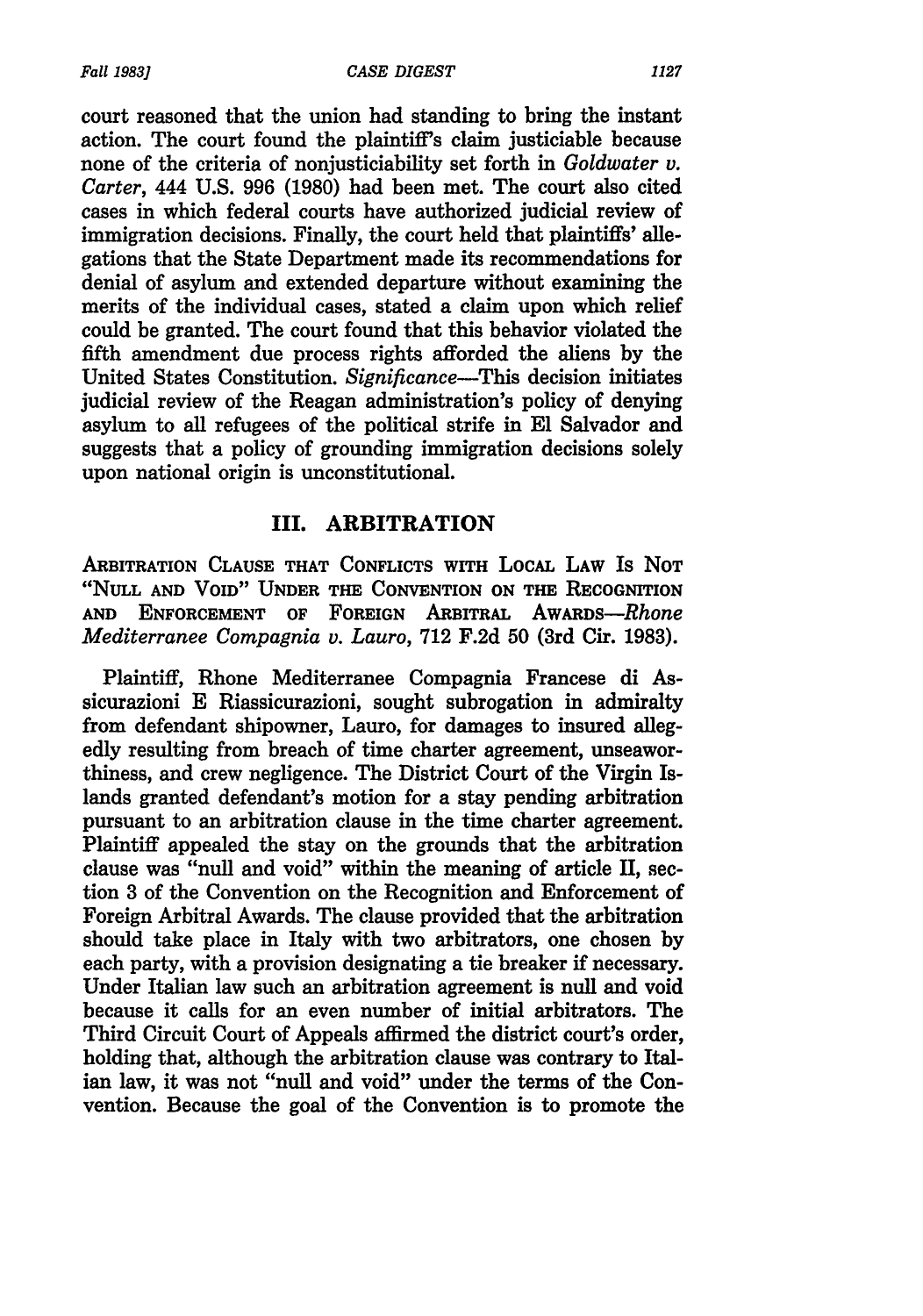enforceability of international arbitration agreements, the court stated that "an agreement to arbitrate is 'null and void' only (1) when it is subject to an internationally recognized defense such as duress, mistake, fraud, or waiver **. . .** or (2) when it contravenes fundamental policies of the forum state." *Significance-In* this case the Third Circuit establishes a narrow definition of "null and void," for Convention purposes, that will usually permit arbitration when the arbitration agreement contains only a technical violation of local law.

### IV. INTERNATIONAL **TAXATION**

TAX EXEMPTIONS **IN** EXECUTIVE **AGREEMENT ARE** VOID **DUE TO** CON-FLICT WITH PRIOR **ACT** OF *CoNGREss-Swearingen v. United States,* 565 F. Supp. **1019 (D.** Colo. **1983).**

Plaintiffs, United States citizens employed in Panama **by** the Panama Canal Commission during **1979,** sought a refund under **28 U.S.C.** for taxes erroneously assessed **by** the United States. Provisions of the Executive Agreement in Implementation of Article III of the [Panama Canal] Treaty clearly purport to exempt United States employees working in Panama from all taxes on their Commission income. Recognizing the direct conflict between the Agreement and section 61(a) of the Internal Revenue Code, the district court held that executive agreements, unlike treaties, do not supersede prior inconsistent acts of Congress because they require no Senate ratification and are not directly authorized **by** the United States Constitution. Although the Treaty referred to the Agreement, and both were executed at almost the same time, the President chose not to include the taxation provisions in the Treaty before submitting it to the Senate for ratification. The district court, therefore, refused to confer treaty status upon the executive agreement, granted summary judgment for the United States, and declared the tax exemption void. *Significance-The* decision broadly asserts that executive agreements **do** not share the preeminent status of treaties with respect to prior acts of Congress, an issue not yet decided **by** the United States Supreme Court.

**REPARATIONS PAID PURSUANT TO TREATY BY A FOREIGN GOVERN-MENT FOR WARTIME INJURIES CONSTITUTE INCOME IN DETERMINING**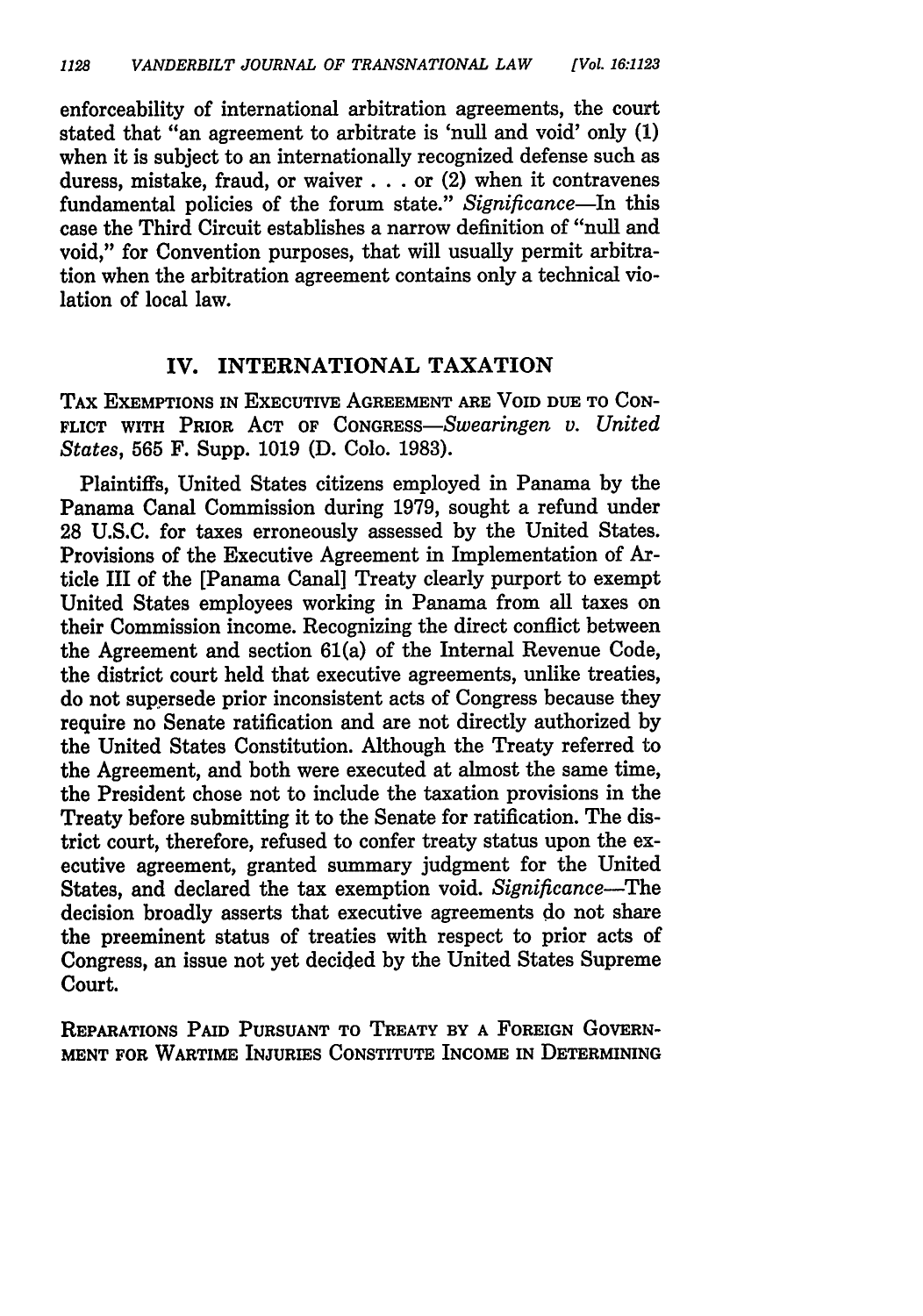**ELIGIBILITY FOR SUPPLEMENTAL SECURITY INCOME BENEFITS** *-Grunfeder v. Heckler,* **708 F.2d** 458 (9th Cir. **1983).**

Plaintiff, who was separated from her mother during World War II, received lump sum payments and a monthly pension from the German government for wartime injuries, pursuant to the German Restitution Act of 1956. Characterizing the reparations as income, the Social Security Administration determined that the plaintiff was no longer eligible for supplemental security income (SSI) benefits which are intended to aid the needy. 42 U.S.C. section 1382a(a) (1976). Plaintiff subsequently sought judicial review of the administrative decision. Plaintiff asserted that the reparations were not income as defined by the applicable eligibility regulations and that some of the reparations were used to pay medical bills and thus were not income. Rejecting plaintiff's arguments, the Ninth Circuit Court of Appeals affirmed the administrative decision, holding that the payments were income. The court stated that income includes earned and unearned receipts that can be used to meet basic needs, and that none of the specific exceptions to the definition of income included the reparations. Stressing "need" as the key criterion for SSI eligibility, the court noted that neither reparations nor tort recoveries are excluded from the broad definition of income. Further, payments similar to plaintiff's pension were expressly included in that definition. While SSI regulations state that certain medical payments should not be treated as income, the court found those regulations inapplicable to unrestricted pension payments designated for plaintiff's loss in "working capacity." The Ninth Circuit summarily rejected plaintiff's additional argument that characterizing the payments as income violated notions of equal protection and international comity. *Significance-This* case of first impression affirms that a broad definition of income is appropriate for determining eligibility for SSI benefits intended to aid the needy.

## **V. JURISDICTION AND PROCEDURE**

**ACT OF STATE DOCTRINE MAY NOT CONTROL WHERE ACTIONS OF FOREIGN SOVEREIGN AFFECT PROPERTY LOCATED WITHIN THE UNITED** *STATEs-Bandes v. Harlow & Jones, Inc.,* **570** F. Supp. 955 (S.D.N.Y. 1983).

Bandes, the former chief executive officer and majority shareholder of a Nicaraguan corporation (INCA), fled Nicaragua dur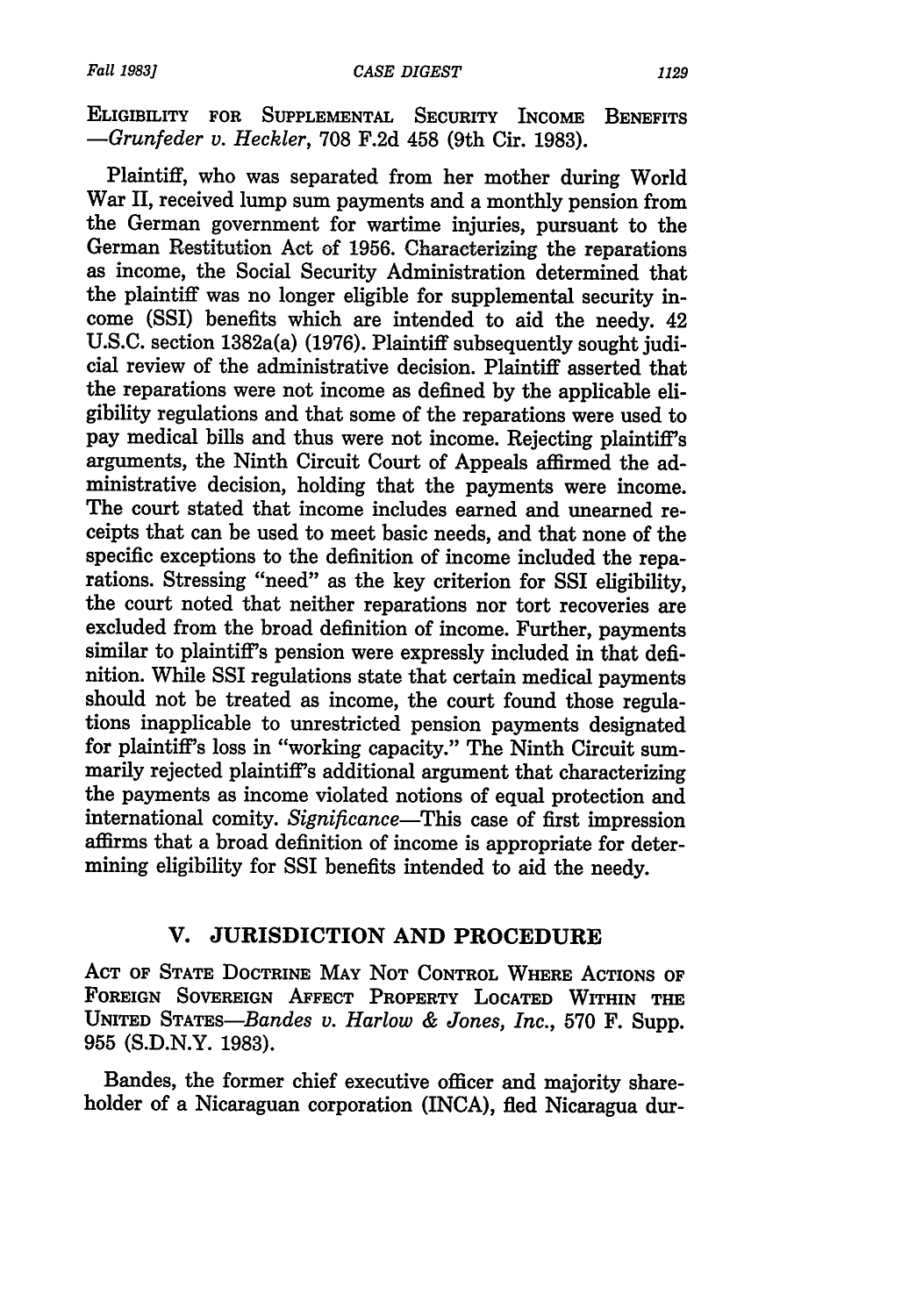ing the Sandinista revolution. Pursuant to several reconstruction decrees, the new Nicaraguan Government confiscated INCA's assets and appointed a government administrator to manage and control INCA's affairs. Bandes and the Nicaraguan administrator for INCA were interpleaded by a United States corporation to resolve ownership of a sum of money received as payment from INCA for an undelivered shipment of steel. In granting Bandes' motion for summary judgment, the district court applied the corollary to the Act of State Doctrine enunciated in *Republic of Iraq v. First National City Bank,* 353 F.2d 47, 51(2d Cir. 1965). That corollary provides that the judiciary must give extraterritorial effect to a foreign sovereign's attempted confiscation of property located within the United States "only if [the acts of the foreign state] are consistent with the policy and laws of the United States." It was undisputed that Bandes would have been the principal representative of INCA, and thus the proper party to receive the disputed funds, had the Nicaraguan Government not intervened. The district court ruled that Nicaragua's confiscation of INCA contravened the fifth amendment to the United States Constitution, which proscribes the uncompensated taking of property by the state, and therefore, such an interventionist state action was a nullity for purposes of property located within the United States. Thus, Bandes remained the rightful representative of INCA before the court and was entitled to the interpleader fund. *Significance-This* decision reiterates judicial disdain for attempts by foreign states to expropriate property located within the United States without compensating the original owner as required historically by United States law and policy, and therefore renders such attempts ineffective within the United States.

UNITED **STATES COURTS** WILL NOT RECOGNIZE THE **JURIDICAL** STA-**TUS** OF **FOREIGN** ENTITIES WHEN To Do So **WOULD** SERVE SOLELY TO ALLOW A FOREIGN GOVERNMENT TO BENEFIT FROM THE LAWS OF THE UNITED STATES, WHILE REMAINING FREE FROM **ANY COUNTER-***CLAIM-First National City Bank v. Banco Para El Comercio Exterior De Cuba,* 103 **S.** Ct. 2591 (1983).

First National City Bank (Citibank) issued a letter of credit payable to Banco Para **El** Comercio Exterior De Cuba (Bancec), an autonomous juridical entity set up by the Cuban Government to serve as an official credit institution for foreign trade. After Citibank's Cuban assets were nationalized by the Cuban Government, Citibank refused to pay money owed on the letter of credit.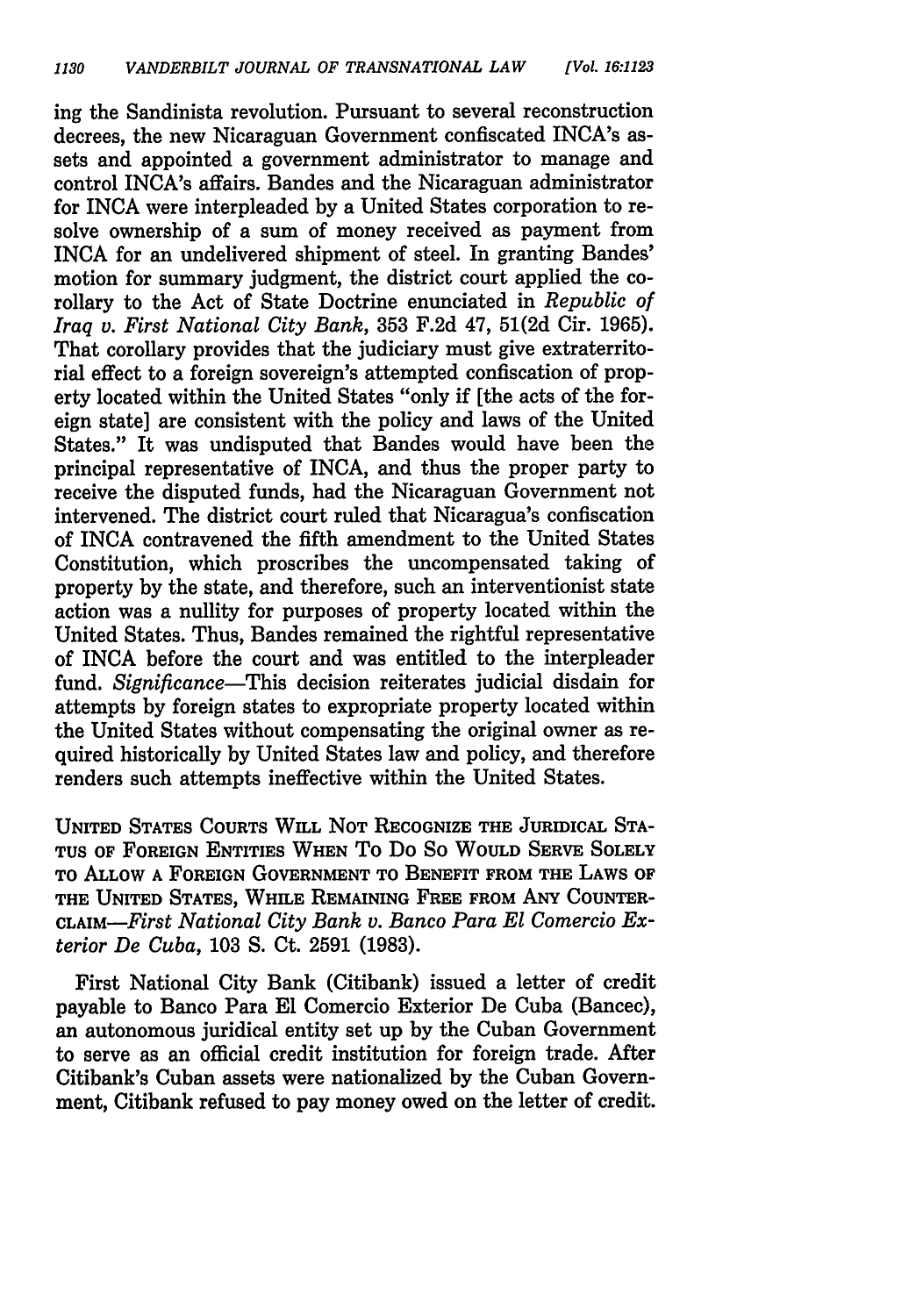Bancec brought suit in United States District Court. Citibank counterclaimed, asserting a right to set off the value of its assets seized in the nationalization. While the suit was pending, the Cuban Government dissolved Bancec, split its assets among various government agencies, and transferred them to a new juridical entity. The district court dismissed the complaint against Citibank, rejecting Bancec's contention that Bancec's separate juridical status shielded it from liability for the acts of the government of Cuba. The Second Circuit Court of Appeals reversed, holding that Bancec was not an instrumentality of the Cuban Government for purposes of the counterclaim filed by Citibank. The court reasoned that the legal autonomy of a government instrumentality must be honored, except in situations in which the juridical entity itself played a key role in the action giving rise to the counterclaim against the state. The Supreme Court, after initially determining that the Foreign Sovereign Immunity Act of 1976, 28 U.S.C. sections 1602-1611 (1976), was not applicable to the question of Citibank's right to set off the value of its seized Cuban assets, reversed and remanded. The Court held that principles of equity prohibit a foreign government from bringing suit in United States courts while remaining immune to counterclaims through the use of juridical entities. The Court held that although the separate juridical status accorded an instrumentality by a foreign government is presumed valid, this presumption may be rebutted by a showing that the foreign government conferred the status to avoid liability for violations of international law. Juridical status is granted to protect investors, not to shield the governments. *Significance-This* decision establishes that United States courts, applying internationally recognized equitable principles, may disregard the normally separate juridical status of a government instrumentality in order to avoid injustice.

**AN INTERNATIONAL TRADE AGREEMENT'S "BUSINESS FACILITATION" CLAUSE THAT** WAIVES **IMMUNITY FROM "OTHER LIABILITY" DOES NOT ExPLICITLY WAIVE IMMUNITY FROM PREJUDGMENT ATTACH-MENTS UNDER SECTION 1610(d)(1) OF THE FOREIGN SOVEREIGN IM-MUNITIES** ACT-S *& S Machinery Co. v. Masinexportimport,* **706** F.2d 411 (2d Cir. 1983).

A domestic corporation purchased goods delivered by a Romanian trading company and paid for them by irrevocable letters of credit issued by a Romanian bank for the trading company's account. The corporation brought suit on the purchase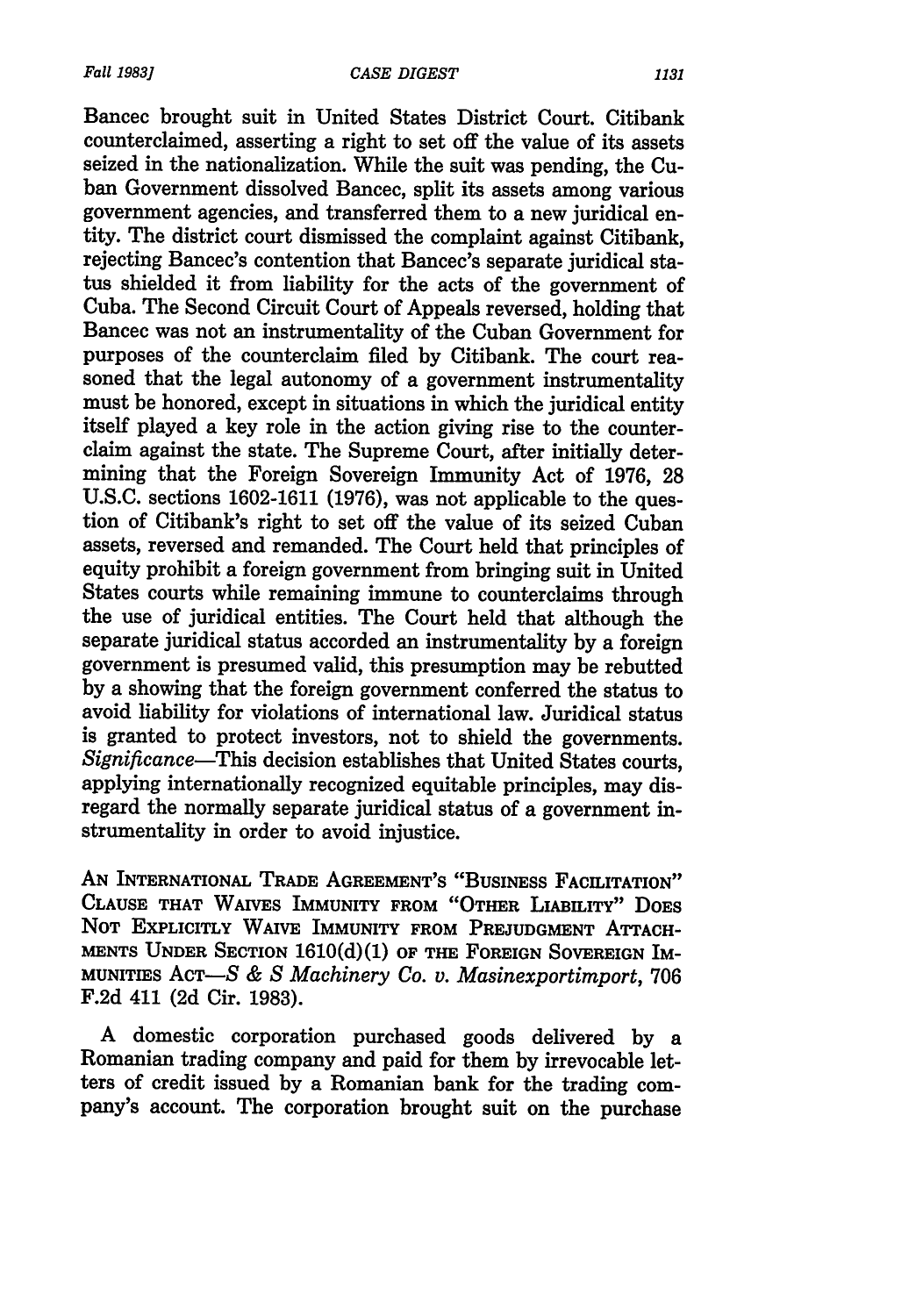agreement in the New York Supreme Court because it was dissatisfied with the quality of the goods delivered. The corporation also demanded a prejudgment attachment of defendant bank and defendant trading company's assets located in the United States. The state court granted an order of attachment. After removal of the action to federal district court, the defendants' motion to vacate attachment was granted. The court of appeals affirmed, holding that: (1) the Romanian bank and trading company were "agencies or instrumentalities" of a foreign state under section 1603(b) of the Foreign Sovereign Immunities Act (FSIA) and thus were protected by the Act; (2) Romania did not explicitly waive its immunity from prejudgment attachment under section 1610(d)(1) of the Act; and (3) an injunction could not be issued to enjoin negotiation or use of drafts if such relief could not be granted by the FSIA. The waiver of immunity issue presented the court with a question of first impression. The plaintiffs claimed that a "business facilitation" clause of a trade agreement between the United States and Romania that waived immunity from "other liability" was an explicit waiver of immunity from prejudgment attachments under section 1610(d)(1) of the Foreign Sovereign Immunities Act. The court disagreed, reasoning that the phrase "other liability" does not include prejudgment attachments, which are more properly classified as provisional remedies. *Significance-This* decision implies that courts will narrowly construe the "explicit waivers" requirement of the Foreign Sovereign Immunities Act and that parties engaged in international trade should draft "waiver of immunity" agreements that specifically encompass section 1610(d)(1) prejudgment attachments.

A **FOREIGN** CORPORATION Is **NOT SHIELDED** FROM **COMPLIANCE** WITH DISCOVERY REQUESTS, **PURSUANT** TO THE FEDERAL RULES OF CIVIL PROCEDURE, BY THE **HAGUE CONVENTION ON** THE **TAKING** OF Evi-**DENCE** ABROAD **IN** CIVIL **AND** COMMERCIAL MATTERS-Lasky *v. Continental Products Corp.,* **569** F. Supp. **1227 (E.D.** Pa. **1983).**

In a suit seeking damages for injuries sustained in an automobile accident allegedly caused **by** defectively manufactured tires, the defendant German manufacturer moved for a protective order shielding it from the plaintiff's interrogatories and requests for documents served pursuant to the Federal Rules of Civil Procedure. As a German licensed and incorporated entity, the defendant sought an order requiring the plaintiff to conduct discovery pursuant to the Hague Convention on the Taking of Evidence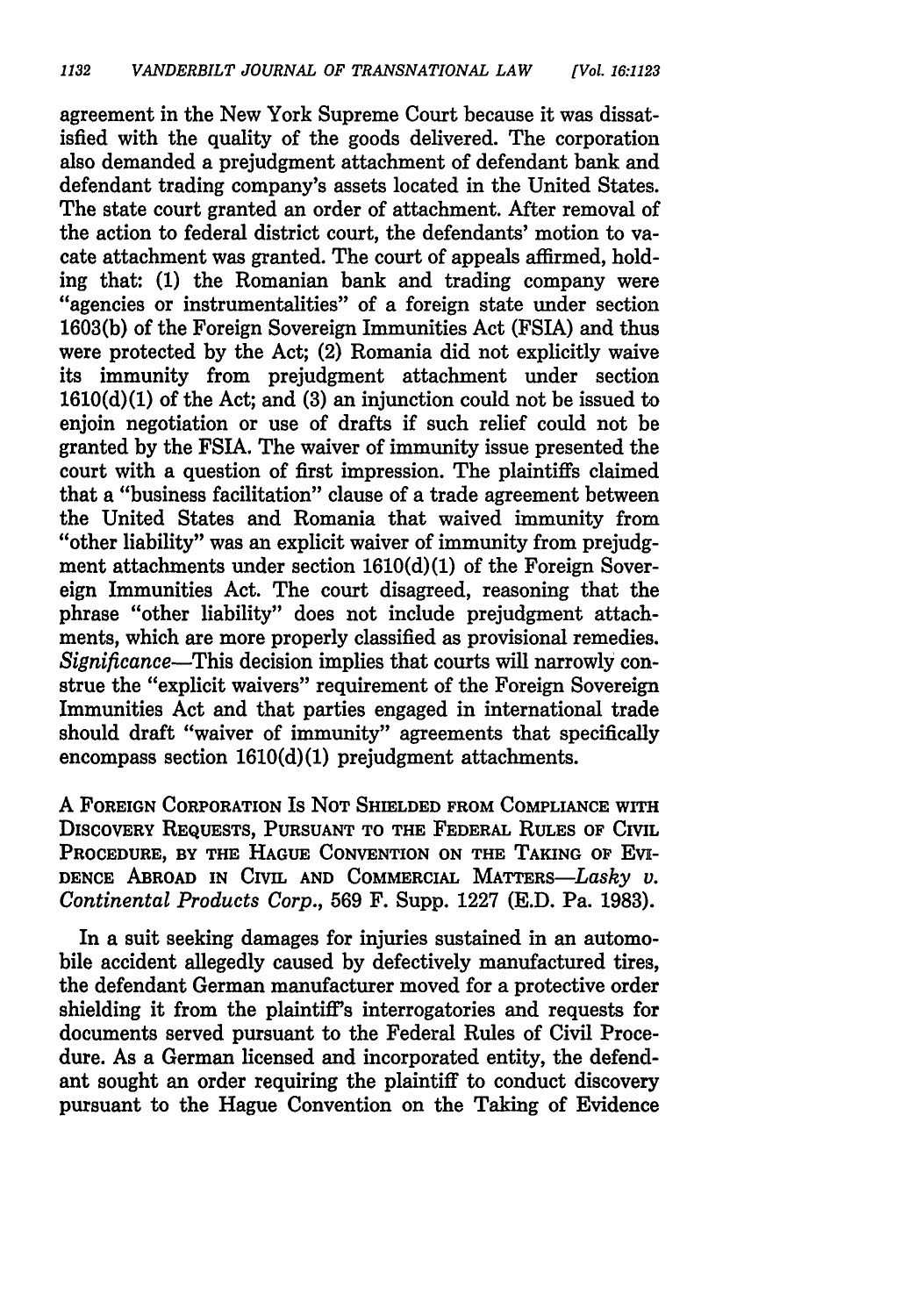Abroad in Civil and Commercial Matters, to which the United States is a party. The district court denied the motion. The court recognized that the Hague Convention provides discovery methods which differ from those of the Federal Rules, but stated that the Hague Convention does not supersede the discovery provisions of the Federal Rules of Civil Procedure nor prevent their use in an action against a foreign entity. The court reasoned that a foreign entity subject to federal jurisdiction is likewise subject to the Federal Rules. The court noted, however, that international comity considerations may require judicial restraint if the court's order would require a party to take actions in violation of the law of a foreign state, or which may infringe upon the sovereignty of a foreign state. The court concluded that the protective order should not be issued because compliance with the discovery request did not appear to require the defendant to violate German law or impinge upon the sovereignty of the Federal Republic of Germany. *Significance-This* decision determines that the Hague Convention does not supersede the discovery provisions of the Federal Rules of Civil Procedure when compliance will not violate principles of international comity.

#### **VI. SECURITIES**

**SECURITIES FRAUD CONSISTING OF SIGNIFICANT MISREPRESENTA-TIONS IN THE UNITED STATES, SOLELY BETWEEN FOREIGN PARTIES, CONFERS SUBJECT MATTER JURISDICTION ON UNITED STATES** *CouRTs-Gruenthal GmbH v. Hotz,* **712 F.2d** 421 (9th Cir. **1983).**

All parties in this case are either foreign citizens or corporations. The securities were common stock in the defendant corporation. The alleged violations of sections 12(2) and 17(a) of the Securities Act of 1933, 15 U.S.C. sections 771 and 77q(a), and section 10(b) of the Securities Exchange Act of 1934, 15 U.S.C. section **78j(b),** occurred in four separate meetings. Three of these meetings occurred outside the United States, and the fourth meeting, at which the agreement was executed, took place in Los Angeles, California. The district court ruled that it did not have subject matter jurisdiction over the case because the securities transaction did not affect United States investors or markets, and because the only illegal act that occurred in the United States was a repetition of a prior misrepresentation. The Ninth Circuit Court of Appeals reversed, holding that the defendant's conduct